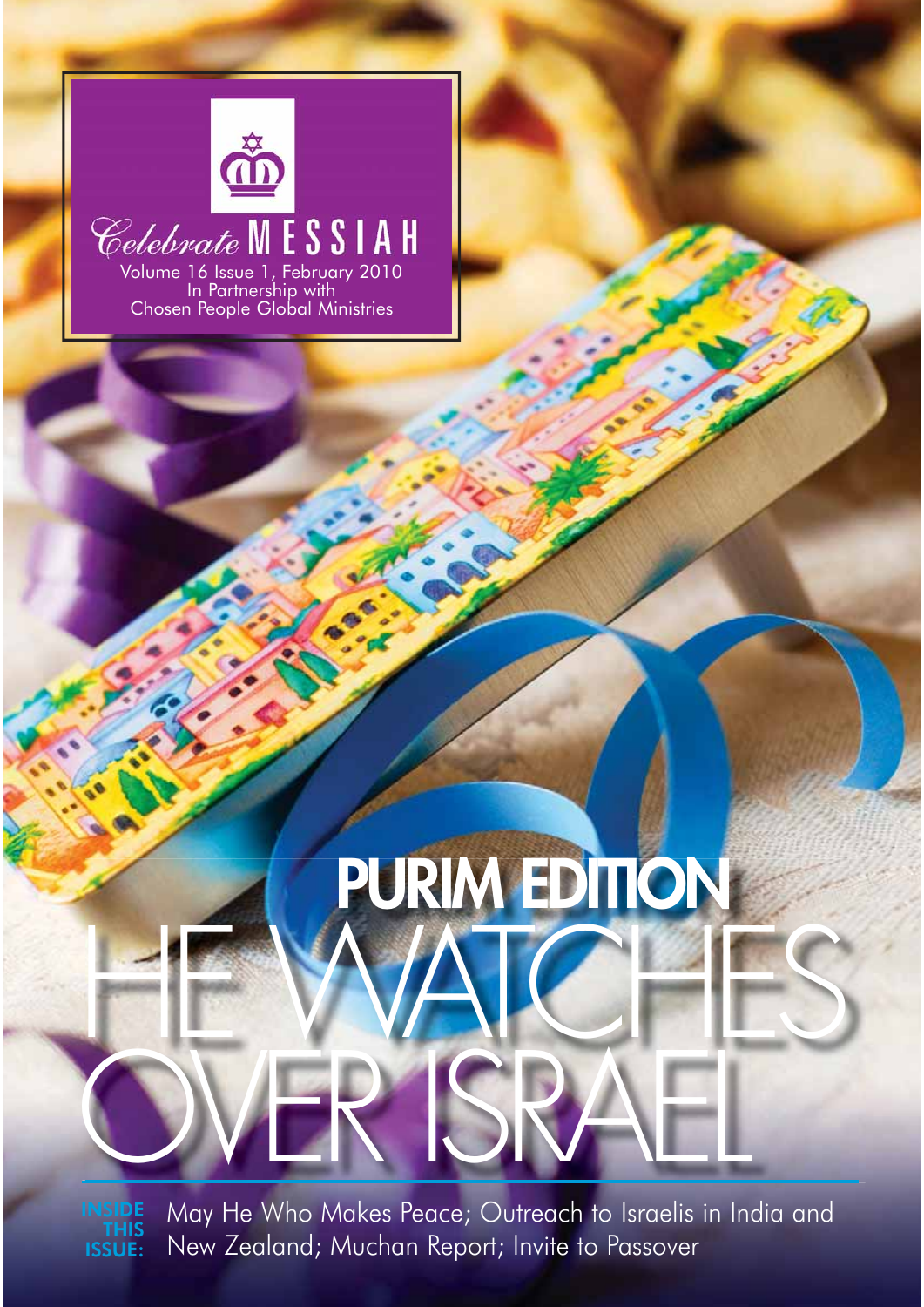# Who WHe Peace

Exhibit in The Israel Museum (Jerusalem) of a modern Jewish bride from Yemen adorned in traditional costume (left). It is customary to wear costumes and give gifts at Purim.

Dear friend in the Messiah,

Shalom from our Celebrate Messiah base in Melbourne. I hope your heart will be warmed by the wonderful stories in this newsletter about the Lord's work among Israelis in India and New Zealand and the report about what God did in the hearts and lives and young messianic believers in Berlin at the Muchan conference! Also, please take note that you are invited to our annual Celebrate Messiah Passover Banquets that we will be hosting in Melbourne and Sydney this year. Also, contact our branches in Australia and New Zealand to find out where our representatives will be speaking during the Passover Season.

Over the years I have seen many Jewish people open their minds and hearts to Yeshua during times of transition. We have witnessed this on a grand scale over the last few years, as Russian Jews have come to the Lord by the thousands.

These seasons of change are great opportunities for us to share the message of His peace with those whose lives are unsettled and sometimes in turmoil!

The peace we experience when Yeshua (Jesus) comes into our lives is a foretaste of the ultimate peace He will bring at His second coming.

#### Purim and Peace

We are now entering a season of the year when Jewish people think more about that future day of Messianic peace —and celebrate the Feast of Purim. This festival commemorates our deliverance from the hand of evil Haman, the Persian official who attempted to destroy the Jewish people but was thwarted by Esther and Mordechai. Purim will be celebrated on the 28th of February this year.

Purim is all about peace and the faithfulness of God, although His name is not mentioned even once in the entire Book of Esther. The story reminds me of one of my favorite synagogue prayers, which is also sung as a folk song and includes the refrain, "May He who makes peace above make peace for us and for all Israel ... Amen!"

Photo © Carly Hennigan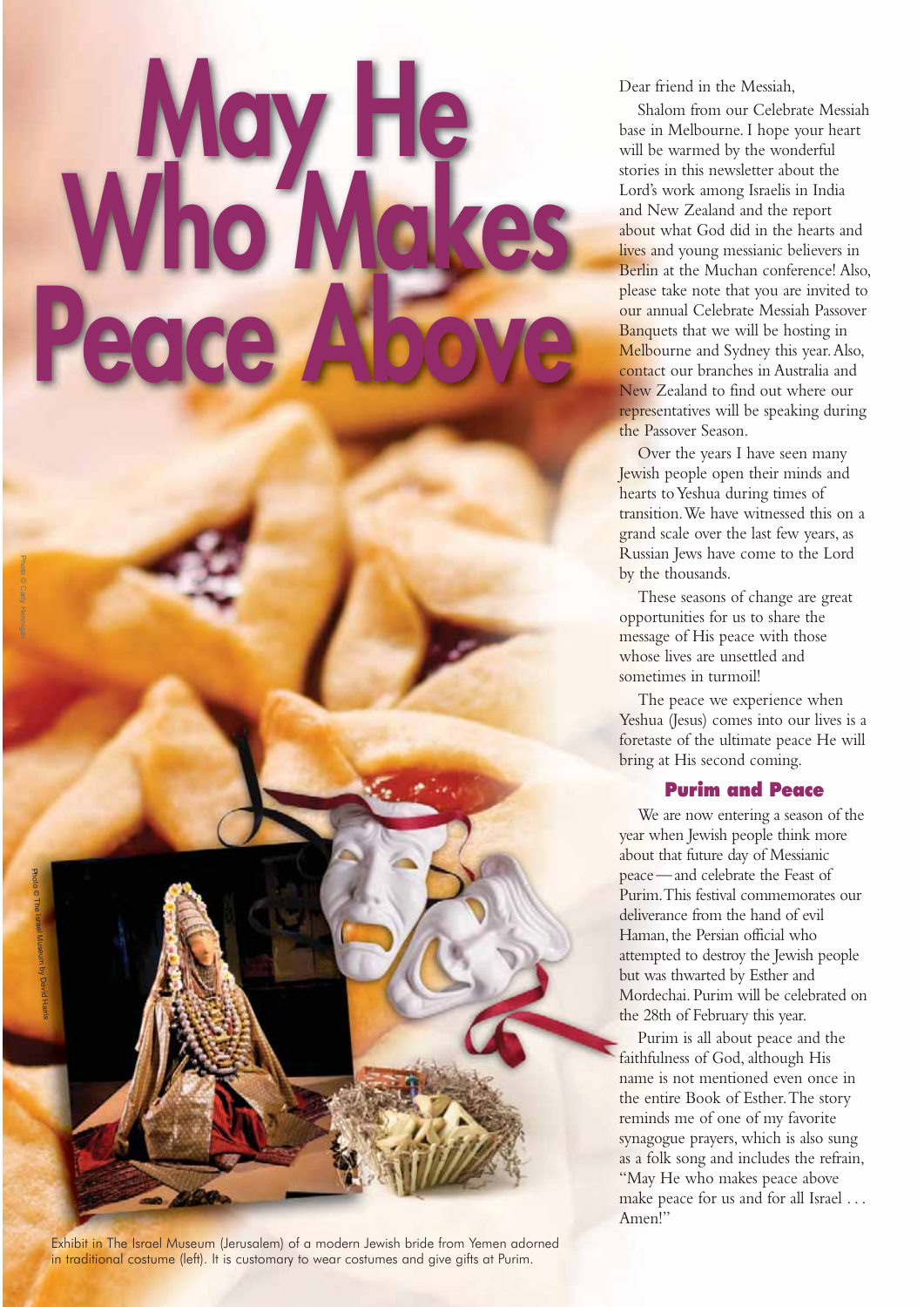In some ways, this reminds me of the Lord's prayer, asking God that His will be done on earth as it is in heaven.

Peace is our ultimate destiny! Jewish people are waiting for the day when the One who makes peace above will make peace on earth and with His people Israel. Jewish tradition expects that one day the curse will be lifted, the wolf will lie down with the lamb and our weapons of war will be transformed into farming tools.

I believe the Lord is coming soon—just look at the lineup of enemies that the Jewish people have today in the Middle East! We see the Scriptures unfold before our very eyes—but as believers, we also know how it is going to end. What a glorious day it will be when the Lord reigns as King in Jerusalem!

Dear friend, knowing that the future is in His powerful hands keeps me going and encourages me to witness for Him.

Although terribly threatened especially by a potentially nuclear Iran—we know that the Jewish people will not be destroyed, because God will deliver His people. I don't know if He will raise up a new Esther or Mordechai, but I do know that the promises He made through the prophets—especially this one through Jeremiah—cannot fail.

*"Thus says the Lord, who gives the sun for a light by day, the ordinances of the moon and the stars for a light by night, who disturbs the sea, and its waves roar (The Lord of hosts is His name): 'If those ordinances depart from before Me, says the Lord, then the seed of Israel shall also cease from being a nation before Me forever'"*  (Jeremiah 31:35-36).

Nothing will keep God from fulfilling His promises to the Jewish people and to our world. One day, Israel will be at peace with her neighbors because the Prince of Peace will reign on His throne.

That day cannot come soon enough for me! But until He comes and His promises to reign on earth

are fulfilled, we are His emissaries, bringing His message of peace to the Jew first and also to the Gentile (Romans 1:16).

### Celebrate Messiah in Australia, New Zealand, Russia and Israel

The ministry of Celebrate Messiah last year ended on a very high note after hosting several very successful conferences and special events. We praise God for what he has done in the lives of so many Jewish and Gentile believers in Messiah through these ministry activities.

Simcha conferences were held in Christ Church, Auckland and in Melbourne last year in the month of November. Participants we were treated to wonderful worship music lead by international guest artist Ted Pearce as well as heartfelt and deeply impacting messages from our ministerat-large in New Zealand Scott Brown. These conferences are so important as we foster deeper fellowship and greater collaboration in our efforts to reach Jewish people with the Gospel both locally and around the world. We also value the opportunity to bring in good Bible teaching that encourages and edifies messianic Jewish expression and identity. The Simcha conferences last year accomplished these goals successfully and helped pave the way for the growth of Jewish outreach in both countries in this coming year ahead.

In the midst of all these activities at the end of the year we had a *Simcha* (joyous occasion) of another kind, the marriage of Abigail Buirski to Asher Hirsch. This was a very special event that was such a joy to all those who attended and a blessing to the newlyweds and also to the Lord. The year ended with a conference for young messianic believers in Berlin (please read the report on *Muchan*).

#### Mission in 2010

Ministry opportunities are growing in Melbourne and in Sydney where developments are under way that will increase our mission activity amongst Jewish people living in these two great Australian cities. Your prayers are much appreciated for God's hand of blessing on these evangelistic endeavours.

The work of reaching Jewish people in the Far East of Russia and Siberia has grown exponentially way beyond our expectations. It was such a joy to see young people from these regions come to the Muchan conference in Berlin and be encouraged in their efforts to reach Jewish people in their towns as far away and isolated as Yuzhno Sakhalin, Irkutsk and Novosibirsk. Through our evangelistic work in these areas Celebrate Messiah has planted about 8 outreaches/ fellowships including the work in Birobidzhan—the Jewish Autonomous Region. Please pray for this growing and dynamic work.

Please also continue to pray for J and R who are our outreach workers in Israel. They very involved in ministry in the Netanya region and are working hard in learning Hebrew on a daily basis. They are also expecting a baby later this year so please pray for wisdom for them as they decide where their baby will be born—Israel or Australia.

Thanks for your faithfulness, your prayers, and your love for the Jewish people and for Celebrate Messiah your partnership means so much to me and to our staff. We could not do this work without you! I hope that you will read through the Book of Esther during the next couple of weeks and be reminded that the Lord who preserves Israel is the

same Lord who preserves each one of us in the Body of Messiah.

Happy Purim! Your brother,

hrsch

Lawrence Hirsch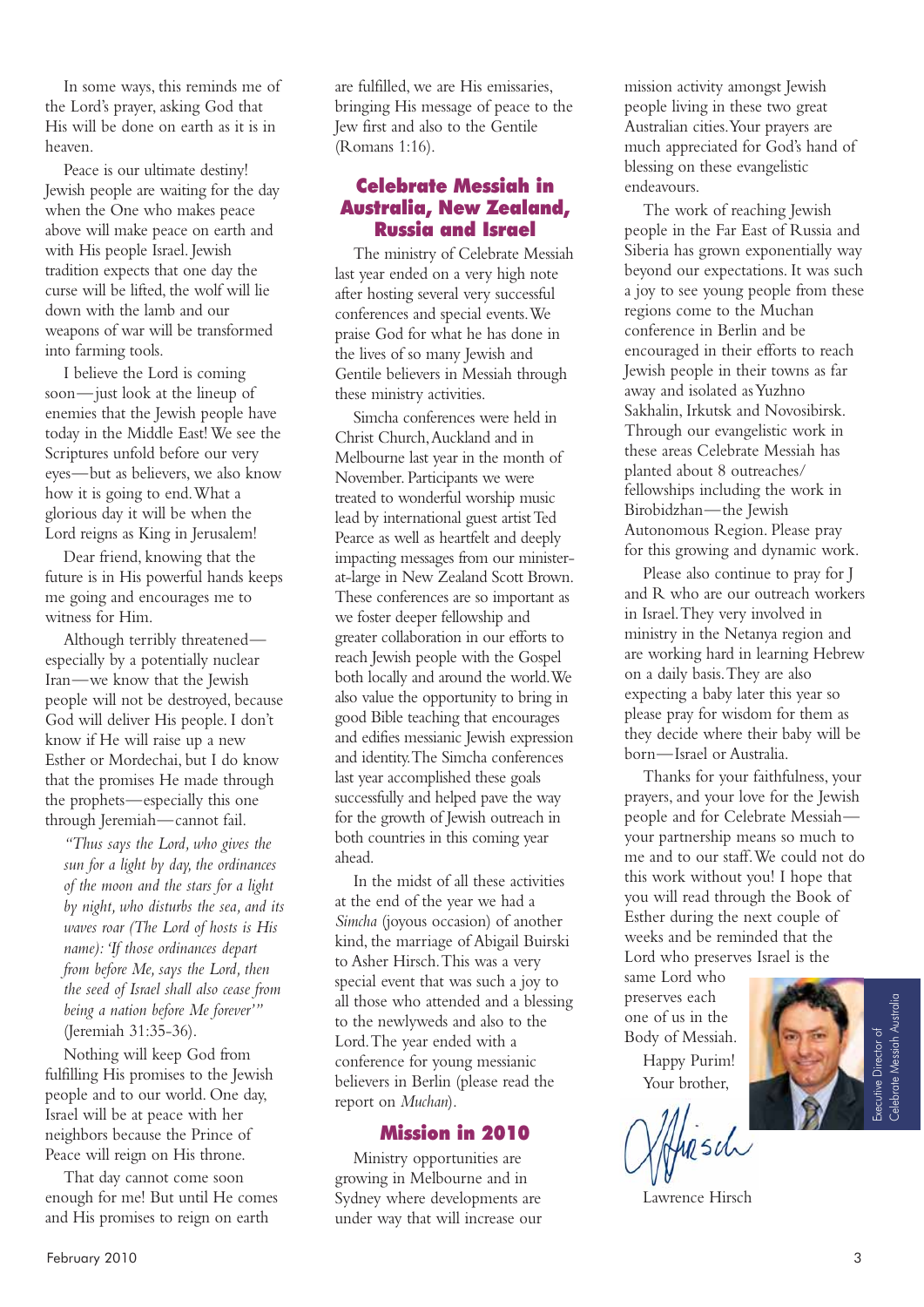# Opening Home and Heart<br>to Israeli Backpackers

New Age festivals like Shantipi (center) are popular with Israeli young people, many of whom travel to India (right) and New Zealand seeking spiritual enlightenment.

*After serving as founder and congregational leader of a Messianic congregation for almost twenty years, Scott Brown and his wife have embarked on a new adventure. In 2008, they relocated to New Zealand, where they reach out to international backpackers, particularly Israelis, who often travel abroad after their military service.* 

The opportunities for evangelism in New Zealand among Israeli travellers are boundless. Thousands of Israelis visit every year in search of new experiences amid nature's beauty. Many are also seeking spiritual truth while they are away from their everyday lives and the stresses of life in Israel. One aspect of our ministry is to hold weekly evangelistic outreaches in regions that are favoured by Israelis for hiking and extreme sports. In addition, we are privileged to train local Christians in Jewish evangelism and the Jewish roots of Christianity, often in partnership with existing ministries.

 New Zealand has several networks of Christian households with doors (and hearts) wide open to Israeli travellers. How amazing that this faraway nation of shepherds is making such a powerful impact on "the lost sheep of the house of Israel" through the simple medium of hospitality! But these dedicated

hosts need help. We often hear dedicated and compassionate believers say, *"We love the young Israelis who stay in our home . . . we just wish we were better able to reach out to them with the Gospel."* 

I have heard this longing expressed so many times by so many of these dear hosts that I began scheduling free seminars for intensive training in Jewish evangelism. Our first seminar was packed with enthusiastic hosts, some of whom have hosted thousands of Israeli visitors in recent years. These days of training, prayer and fellowship are a great encouragement for those in attendance, making them more confident and competent in their loving outreach to Israeli guests.

Another form of outreach to backpackers who are both spiritually and physically hungry is through "Gospel Sizzlers"— barbecue outreaches for Israeli and other young international tourists hiking through New Zealand. These events have proven so successful that we plan to hold them in other parts of the south island where backpackers abound. In addition, our first mission team from Chosen People Ministries USA arrived in the first week of

February for a three-week evangelistic trip.

**RDS** AVAILABLE DOMES

The Lord has also provided some further opportunities for ministry to an even wider audience. Last April, a Christian radio station invited me to offer weekly "Jewish Perspectives" brief teachings about the Scriptures from a Messianic point of view. None of us really knew how these would be received, but praise God, the live weekly interviews have become so popular that they are repeating the broadcasts during prime time! Among other blessings, this exposure launched a relationship with an ultra-Orthodox rabbi who recently moved to New Zealand from Brooklyn, New York. We discuss the Jewish roots of Christianity,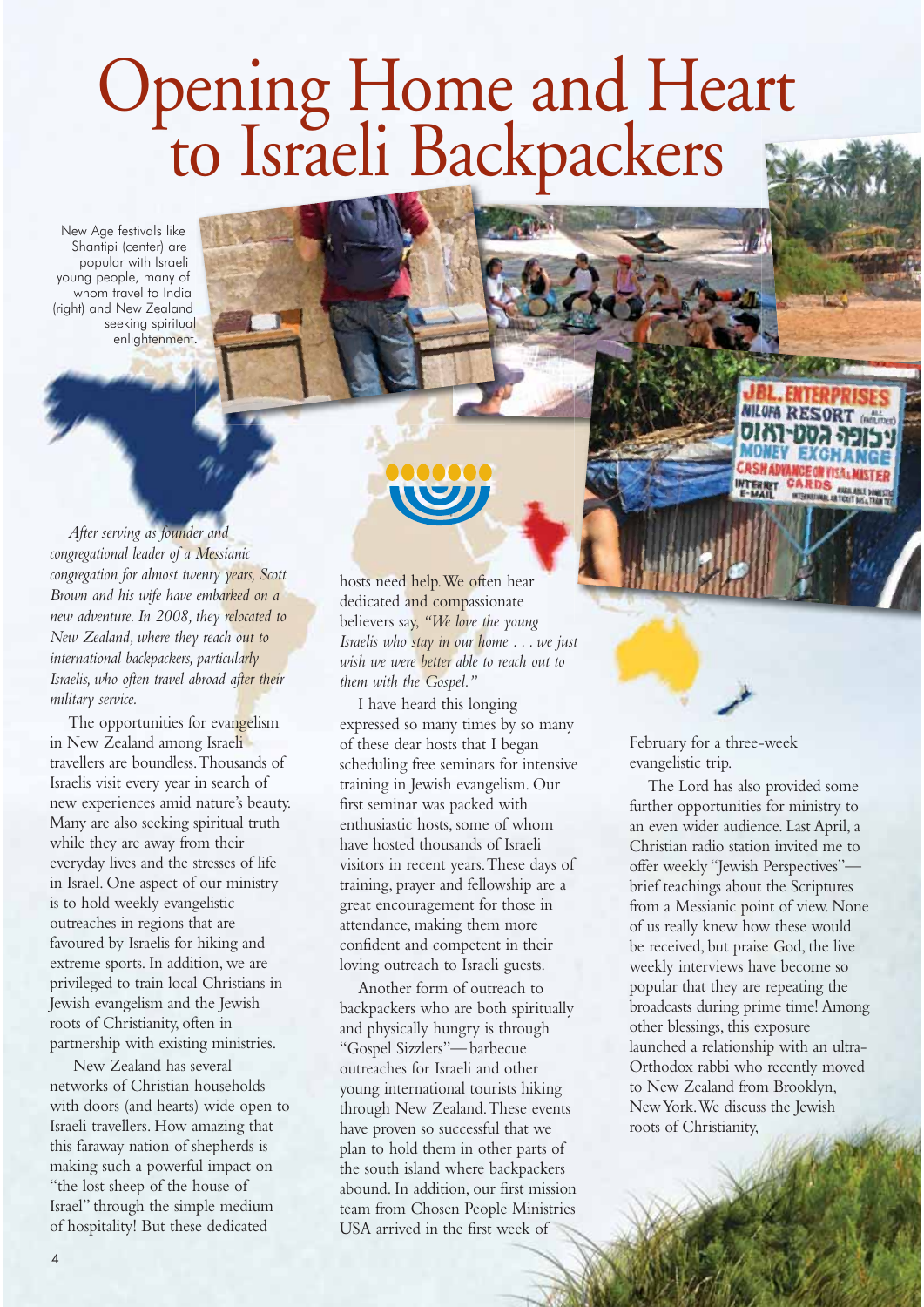# Searching for Peace<br>| & Spirituality



Each year, 40,000 Israelis travel to India in search of spirituality, as well as fun and new experiences. Why do they go? After their mandatory military service, these young Israelis take a year off and travel in order to unwind from the stress of life in Israel. Those who go to India are generally seeking peace and spiritual enlightenment. They are particularly drawn to Goa, a beach region with a culture that is much like Woodstock in the 1960s. Hippies, poetry readings, and

music in the moonlight are all a part of the scene. Drugs are available at every turn, and spiritual discussions are a common occurrence, though such discussions tend to veer toward a vague, New Age kind of spirituality.

I am struck by the fact that in Goa we find the children of Israel in a foreign land, seeking a foreign god. That is why we have established short-term missions outreaches to India and New Zealand, another popular destination for backpacking Israelis. Our desire is to share the God of Israel with the people of Israel. Last month, a team of about a half-dozen of us traveled to India to share the Gospel.

What did we do there? We came alongside these seeking souls wherever we could, joining them in music, poetry readings and discussions. By day, we shared in café settings. By night, we sat around a table, opened a Bible and responded as people gathered around to talk and ask questions. It was an amazing experience to share with Israelis in a unique environment where hearts and minds were open, and long spiritual discussions were a normal part of the day.

 This month, we are in New Zealand, working with the ministry to backpackers that Scott has established. Pray that the Lord would reach many Israeli young people during these exciting short-term outreaches!

*– By Robynne B.*

and he is asking questions about Messianic Jewish faith and practice.

Please pray that the Lord will continue to make our ministry in New Zealand an instrument of His redeeming grace.

*– By Scott Brown*

PS. *Special News.* The Brown's have recently been granted their permanent residency in New Zealand which paves the way for their long term ministry goals and residency in New Zealand. Hallelujah!

### Why I Went to India

Before I became a believer, I was into the underground band scene with roots in Eastern religion. The Israelis who travel to India are seeking the same kind of spiritual experience. As the Lord brought me out of Eastern spirituality, He freed me from all kinds of bondage and brought a work of deliverance into my life. I went to India to build relationships with both Israelis and Indian nationals, encouraging them to apply the truths of the Bible to their lives and turn to the Lord. I wanted to be a part of that redemptive work.

*– By Joshua M.* 

*Joshua M. was first introduced to Chosen People Ministries about ten years ago and presently attends the congregation at the Mission's Messianic Center in Boynton* 

> *Beach, Florida, where he helps lead the worship services.*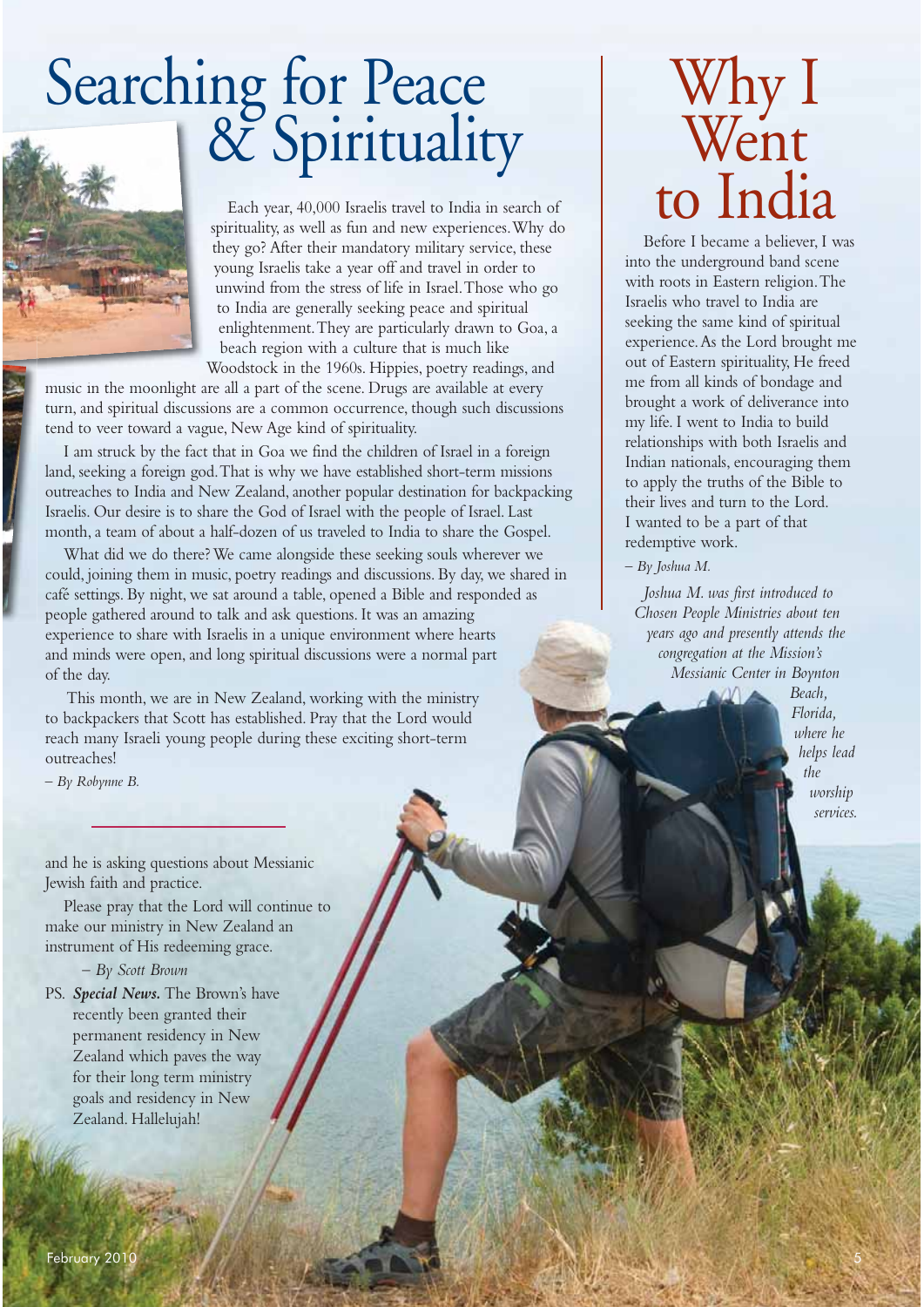## **Muchan Conference Berlin, Germany**

December 27th 2009 – January 3rd 2010



An extraordinary conference was held in Berlin (what was once the seat of the Nazi regime) for a group of 110 young Messianic Jewish and Gentile believers representing ten different countries. The name of this historic conference was *Muchan* (the Hebrew word for 'Ready', see www.muchanconference.com) and the attendees enjoyed a packed program of teaching, worship, fellowship and an opportunity to delve into our shared history as Messianic Jews —many of our family lines being traced back to the heart of Europe.

The conference was sponsored by Chosen People Ministries and a group of ten young messianic believers from Australia attended, including Lawrence and Louise Hirsch who had dreamed of bringing young messianic believers from around the world together when they visited Auschwitz three years ago.

Organized by representatives from all over the globe: Melbourne, Moscow, Berlin, Jerusalem and New York City via skype and email! A youth hostel was chosen in the heart of Berlin and young adults began flying in from the Ukraine, Australia, Canada, England, Israel, Poland, America, Russia and even as far away as Siberia and the Far East of Russia. All bringing their stories of Jewish life from their cities and encouraging reports of growing messianic communities! The dream had become reality.

Near the beginning of the conference, we boarded chartered buses for a long, solemn journey to visit the death camps of Auschwitz. In the freezing cold and snow of Krakow, Poland, we stayed at a hostel (not far from the death camps), spending time in prayer and preparation for our next day's visit to the very place we have studied, heard horror stories and seen in the movies. Auschwitz/Birkenau. While there we received a lesson from Dr. Michael Rydelnik giving us an overview of the Holocaust and dealing with issues like "The Problem of Evil" and "Where was God during the Holocaust?"

In the spirit of humility and of reconciliation, we were also joined by a group of wonderful Germans (both Jewish and Gentile) who were invaluable in assisting those who had not dealt with the emotions of the Holocaust or the pain that it brought up. Much prayer and discussion was held over these issues. We especially want to thank all those from Yad bYad, this ministry of reconciliation and community between Israeli and German young believers.

On the morning of our visit to Auschwitz, with more than a foot of snow (and freezing temperatures), it looked like the sky and the ground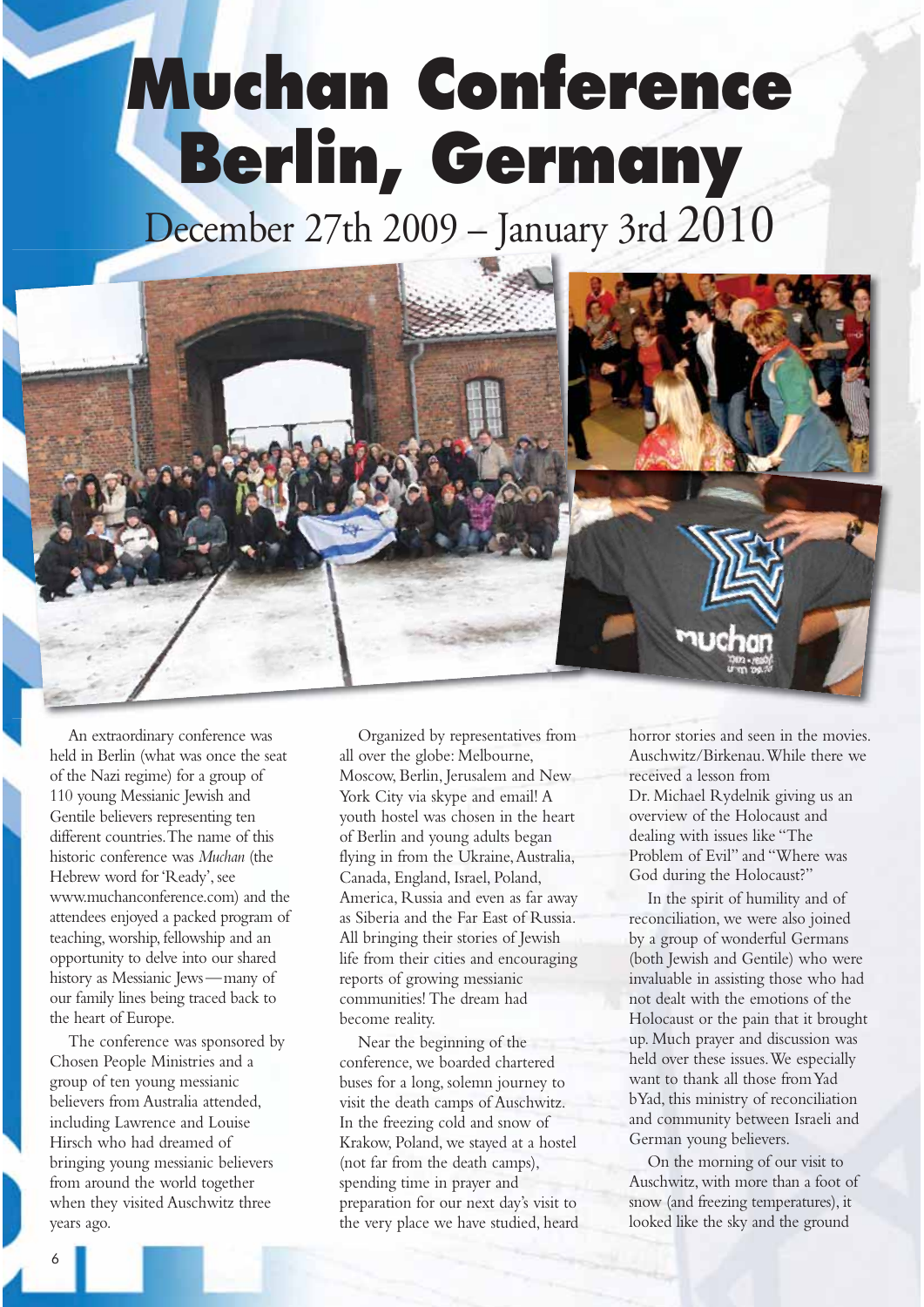had become one in the same shadowy grey color cast that enveloped everything, everywhere. Many of us wondered what kind of emotions we would feel entering the gates of the camps—Tears? Anger? Numbness? Disbelief? I felt guilty for being all bundled up, in hat and boots (when the prisoners had only sparse and thin clothing even in these same harsh conditions). We walked past windowed show cases in the camp buildings of collected eye glasses, prosthetic limbs, tons of hair, clothing and suitcases—I saw my family name "Goldstein" daubed on the side of one of those suitcases, it was all so real.

Here are just a few participants' thoughts on their time in Poland:

*The Auschwitz prayer session was the most meaningful thing to me. It was a chance to share stories, pain, healing, love, and the forgiveness of Messiah. Yeshua is the only one who can help us make any sense of the Holocaust.*

*The single moment of the conference that I'll remember forever is when the shofar was blown in Auschwitz-Birkenau. I had been to Auschwitz before, but this time was special because I was with other Jewish believers in Messiah. Blowing the shofar at that site was a confirmation of God's faithfulness to His people, and it was so meaningful to be there as Jewish and Gentile followers of Yeshua.*

*I used to hate the German people, but God has been working in my heart. Walking through Auschwitz with my wife, whose whole family was in the Holocaust, was an amazing experience. Today I can say I am completely healed of my former hatred.*

The depth of healing experienced by individuals and by our community as a whole is hard to describe. Apart from Yeshua, this is impossible. On the ride back from Poland, there was a dramatic shift we move from being a conference to being one big family . . . a community. Not only did we make friends with people from around the world, but it was a huge blessing to be so encouraged and strengthened, being in one place and in one Spirit

with like-minded people, both Messianic Jews and Gentiles!

The rest of the week was spent exploring topics as we gathered to remember the past, celebrate our community and to get ready (to be *Muchan*) for the future leadership of the Messianic movement worldwide. Our speakers were Larry Feldman of *Shuvah Israel,* Irvine, California, Lawrence Hirsch of Celebrate Messiah, Melbourne, Australia and Vladimir Pikman of *Beit Sar Shalom,*  Berlin, Germany. The *Muchan* Conference was not simply meant to be another Holocaust Reconciliation conference but one to equip and ready young people from around the world. This was done through roundtable discussions in main sessions as well as in time off and in many a late night! Emotions from the depths of grief were tempered with celebrations and the highest of joy, expressed during the conference through dance, song (led by the talents of Ted Pearce) and much laughter.

It was amazing to sense community and love grow in a large group of 110 people! A highlight for many was a Klezmer band of participants who had just met on the conference - bringing their violins, clarinets, drums and guitars to sing traditional Hebrew/ Yiddish songs while circle upon spinning circle of dancers danced the *hora* and other Israeli/Jewish folk dances led by Louise Hirsch!

Here are some comments from various participants:

*This conference was beyond amazing! The most meaningful thing to me was fellowship and WORSHIPING in a Jewish way with a young generation of believers that really have genuine hearts for the God of Israel.*

*The speakers were great. I enjoyed the topics and I liked that each speaker had two sessions: one theological and one practical. It was a great balance and very biblical. I also loved the fact that the focus was to help us discuss these things for ourselves.*

*For me, the most meaningful part of Muchan was walking through the streets of Berlin, being with a global Messianic youth community, and walking on the soil of the Holocaust—because it built* 

*character, love, and hope in work with both Jews and Gentiles. We experienced healing and reconciliation.*

Chosen People hopes to do another *Muchan* conference in a couple of years time. We are committed to the investment and building up of this next generation. Lawrence Hirsch, the conference director says "It was so awesome to see this dream become a reality and to journey with these wonderful young messianic believers from around the world exploring issues relating to our past, our Jewish identity and asking God how we can serve him now and into the future in anticipation of the Messiah's return. I am absolutely thrilled at the caliber of the next generation of messianic believers that we met. The more we can empower and encourage them, the better."

This conference taught us that we have such a faithful God and His people will not be destroyed. We see that there is a mighty generation of young people READY/MUCHAN to serve and follow Him in every corner of the world. Be encouraged, be steadfast and be ready!

One final comment from a participant:

*". . . Standing on the stairs of the Reichstag as a group, as the Remnant of Israel, singing Am Yisrael Chai . . . a living declaration of King Messiah's victory over Hitler's Final Solution is emblazoned in my mind. Singing quiet praise to Yeshua on the platform of Birkenau, saying Kaddish at Auschwitz at the crematorium, proclaiming the goodness of God in the face of evil is a living letter of Jeremiah 31:35-37 and Psalm 83. The spiritual dynamic of recognizing God's faithfulness to the Jewish people, standing at the ash field of the Shoah touched my heart beyond all expectation…….."*